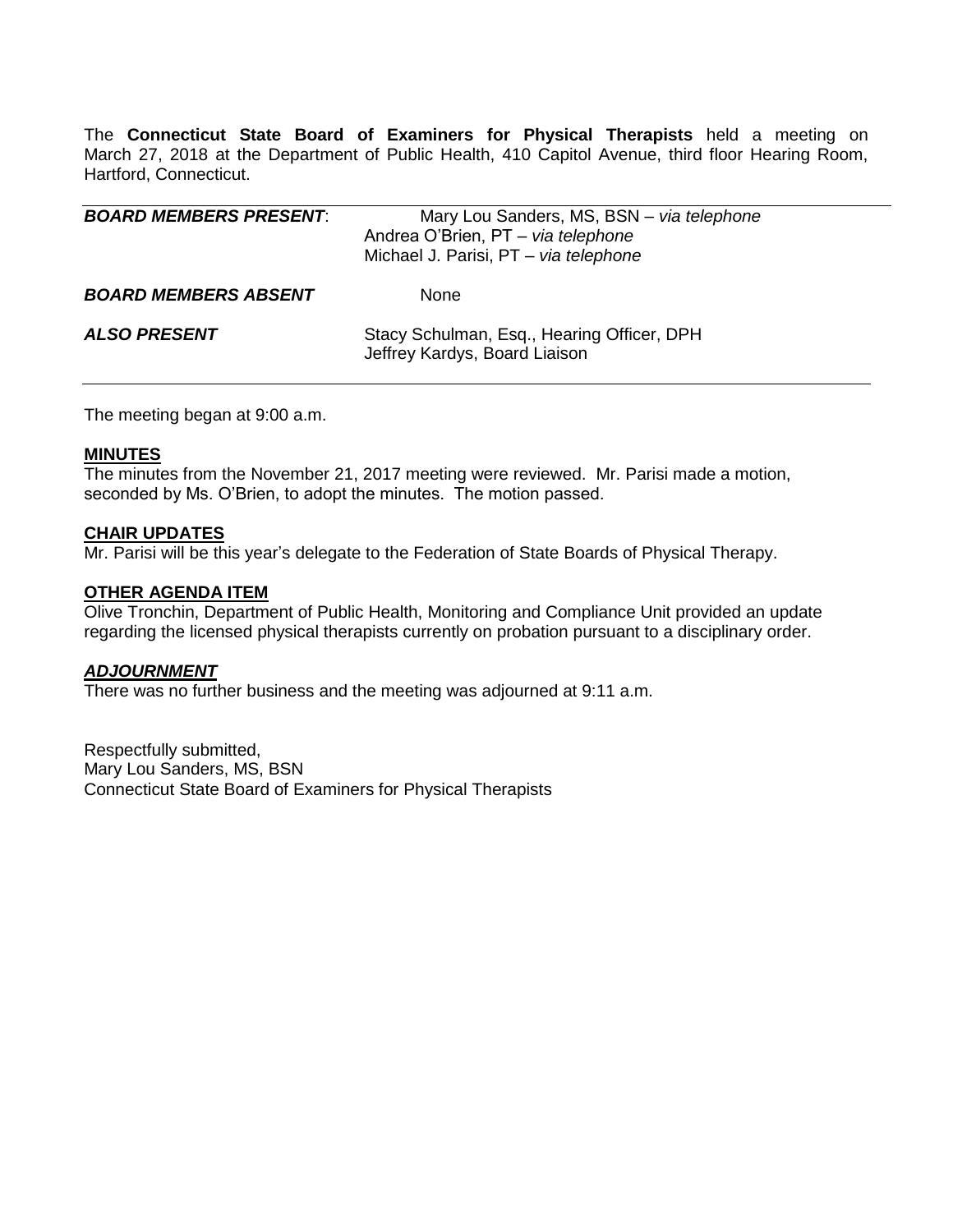The **Connecticut State Board of Examiners for Physical Therapists** held a meeting on June 19, 2018 at the Department of Public Health, 410 Capitol Avenue, third floor Hearing Room, Hartford, Connecticut.

| <b>BOARD MEMBERS PRESENT:</b> | Mary Lou Sanders, MS, BSN<br>Andrea O'Brien, PT<br>Michael J. Parisi, PT    |
|-------------------------------|-----------------------------------------------------------------------------|
| <b>BOARD MEMBERS ABSENT</b>   | None                                                                        |
| ALSO PRESENT                  | Stacy Schulman, Esq., Hearing Officer, DPH<br>Jeffrey Kardys, Board Liaison |

The meeting began at 9:00 a.m.

## **I. MINUTES**

The minutes from the March 27, 2018 meeting were reviewed. Ms. O'Brien made a motion, seconded by Mr. Parisi, to adopt the minutes. The motion passed.

## **II. MEMORANDUM OF DECISION**

Gary Beard, PT – Petition No. 2016-1151

The Board reviewed the draft decision in this matter. Mr. Parisi made a motion, seconded by Ms. O'Brien, to adopt the decision as edited. The motion passed unanimously. Respondent's license will be suspended for six months with two years concurrent probation. The decision was signed by Ms. Sanders.

### **III.** *ADJOURNMENT*

There was no further business and the meeting was adjourned at 9:15 a.m.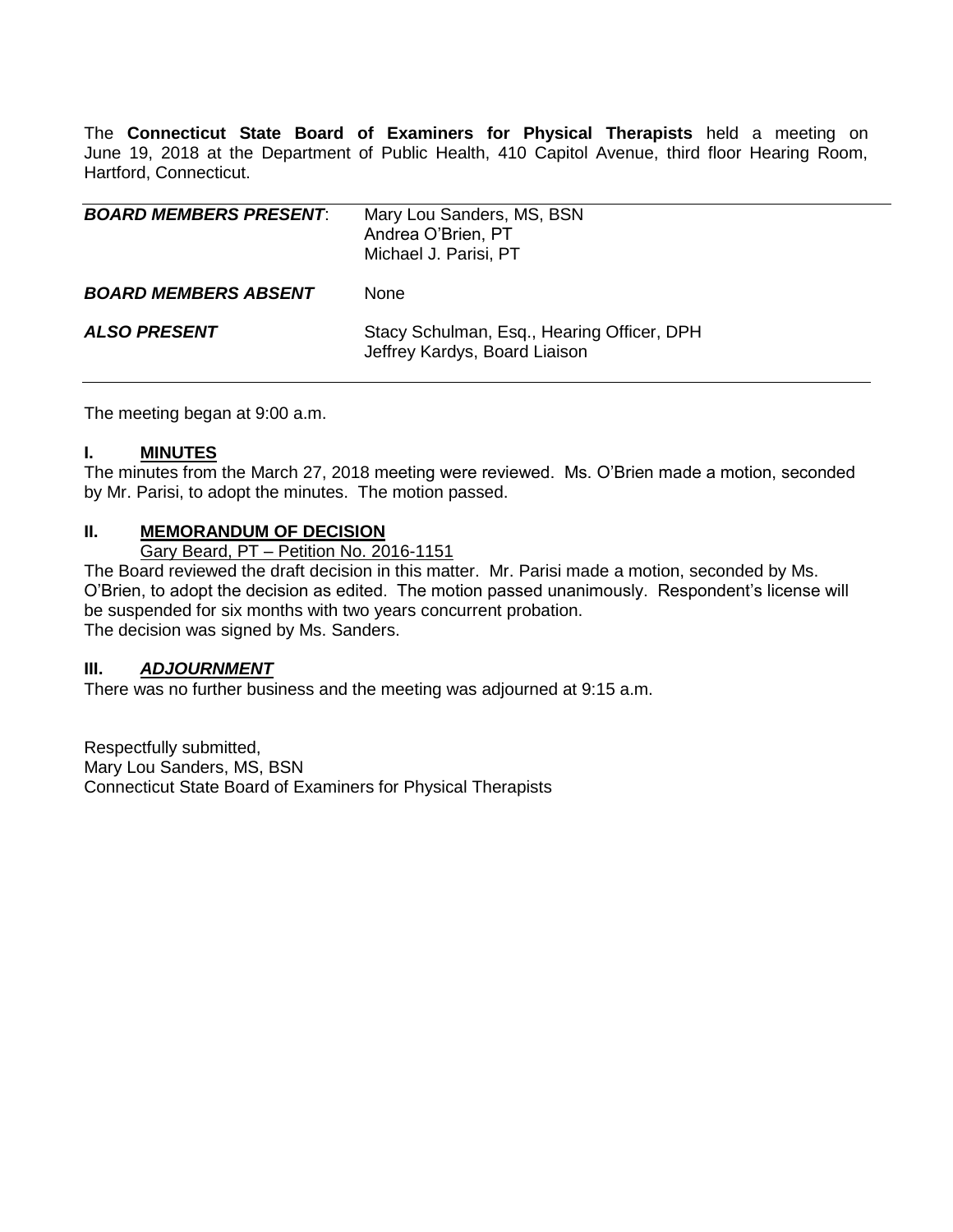The **Connecticut State Board of Examiners for Physical Therapists** held a meeting on September 24, 2018 at the Department of Public Health, 410 Capitol Avenue, third floor Hearing Room, Hartford, Connecticut.

| <b>BOARD MEMBERS PRESENT:</b> | Mary Lou Sanders, MS, BSN - via telephone   |
|-------------------------------|---------------------------------------------|
| <b>BOARD MEMBERS ABSENT</b>   | Andrea O'Brien, PT<br>Michael J. Parisi, PT |
| <b>ALSO PRESENT</b>           | Jeffrey Kardys, Board Liaison               |

The meeting began at 8: 33 a.m.

## **I. MINUTES**

The minutes from June 19, 2018 will be reviewed at the next meeting scheduled for November 27, 2018.

# **II. CHAIR UPDATES**

MS. Sanders reported that she will be attending the annual meeting of the Federation of State Boards of Physical Therapy, October 25-27, 2018 in Reston, VA

#### **III.** *ADJOURNMENT*

There was no further business and the meeting was adjourned at 8:37 a.m.